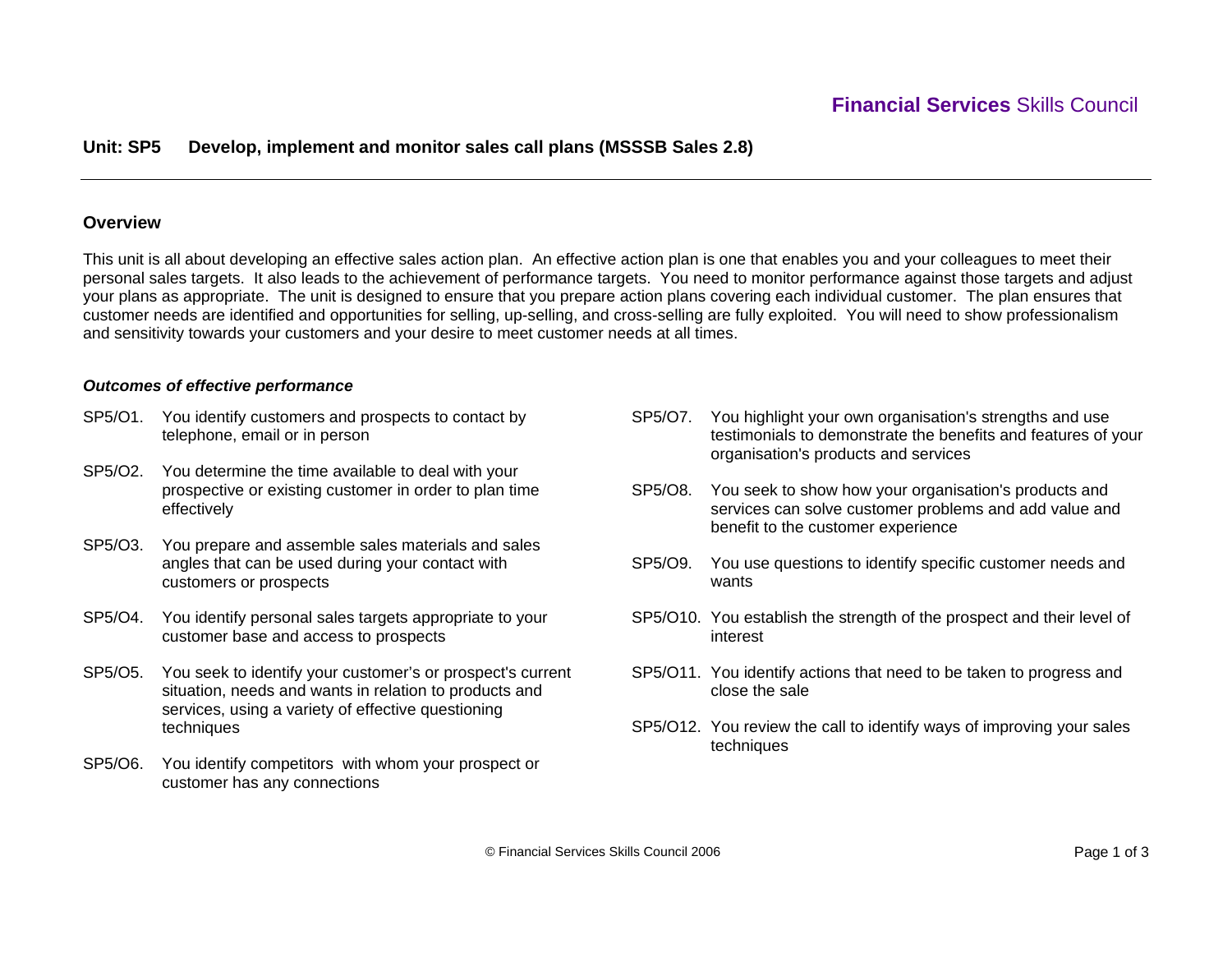# **Unit: SP5 Develop, implement and monitor sales call plans (MSSSB Sales 2.8)**

## *Behaviours which underpin effective performance*

- SP5/B1. You show respect for customers, understand and empathise with their views
- SP5/B2. You work cooperatively with colleagues to develop and implement effective sales action plans
- SP5/B3. You are honest, sincere and ethical in your sales approach
- SP5/B4. You are articulate and a good listener and you use appropriate verbal and non-verbal communication
- SP5/B5. You plan the use of time effectively
- SP5/B6. You work with other sales team members to avoid duplication and maximise sales opportunities
- SP5/B7. You carry out tasks with due regard to your organisation's policies and procedures, including those covering health and safety at work
- SP5/B8. You comply with legal requirements, industry regulations and professional codes

## *Knowledge and understanding*

- 1. How to develop a call action plan and record the outcome of each call effectively
- 2. The sales cycle and how it helps you to structure and progress sales contacts
- 3. Techniques that can be used when selling face-to-face or on the telephone, including cross-selling and up-selling
- 4. Methods for estimating maximum and minimum returns and how to prioritise calls according to the potential value and probability of a sale
- 5. Listening and questioning techniques for selling or progressing a sale over the telephone
- 6. The difference between benefits and features and how to sell them effectively
- 7. How to involve your prospect in reaching a decision about the sale
- 8. Methods for recording messages accurately and ensuring they are dealt with by relevant people promptly
- 9. The range of behaviours displayed by customers and how to manage them constructively
- 10. How to overcome customers' objectives sensitively, constructively and effectively when responding to their queries
- 11. Effective methods for closing a sale
- 12. How to evaluate and measure the success of sales calls
- 13. The range of interactive Information and Communication Technology (ICT) equipment available to support effective sales activities
- 14. Legal, regulatory and ethical issues relating to sales
- 15. Organisation and sector regulatory requirements and practices relating to selling and customer transaction records
- 16. The practices and activities of your competitors
- 17. Your organisation's objectives and plans for telephone sales activities
- 18. Organisational procedures for call action planning